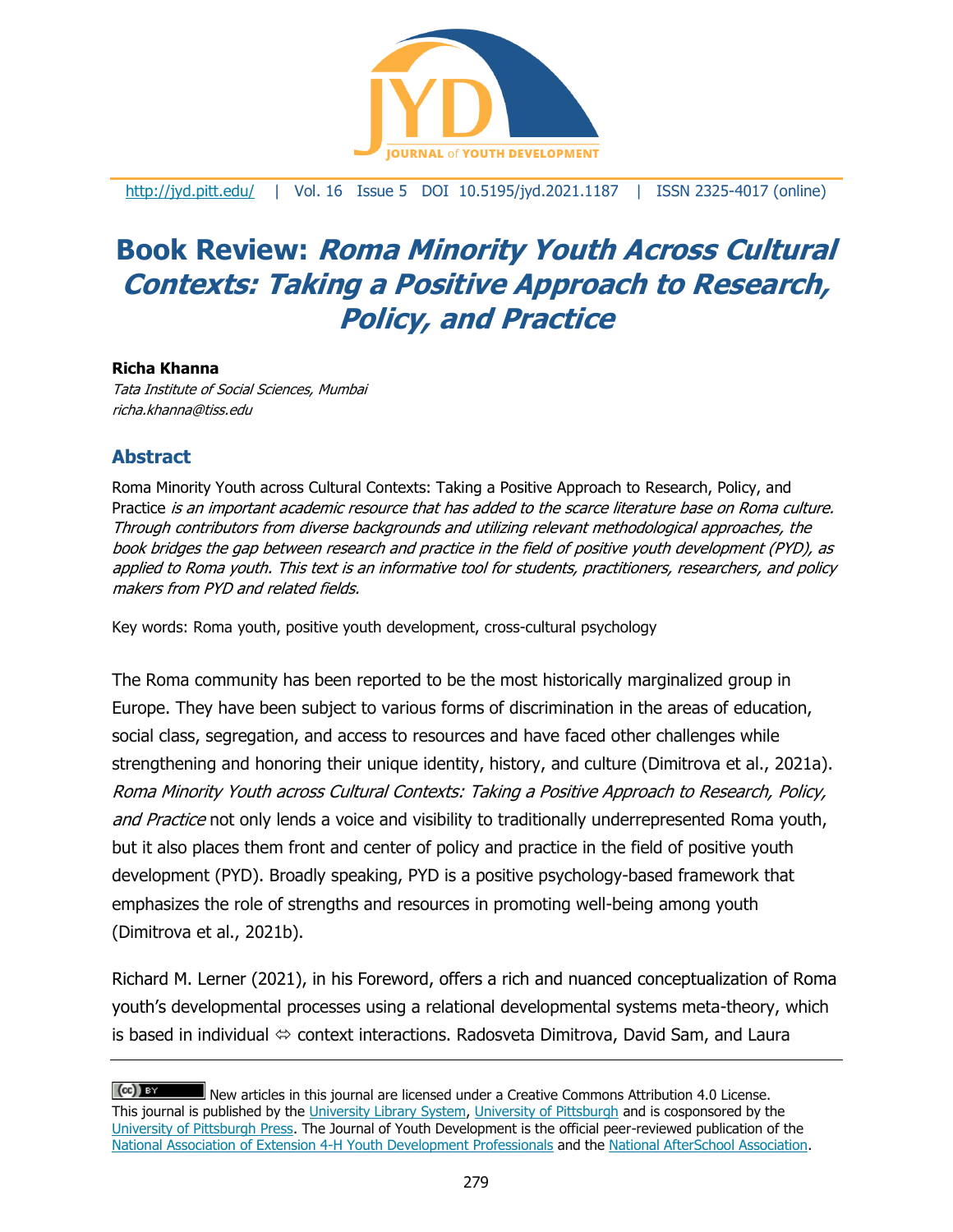#### Book Review: Roman Minority Youth

Ferrer-Wreder (2021b), the book's editors, introduce readers to its distinguishing features as (a) the focus on a large and underrepresented ethnic minority group and (b) a strength-based conception of adolescence that sees all youth as having resources. The book is made up of three sections, with chapters written by expert contributors representing international, multidisciplinary, and multisectoral backgrounds.

Part A, comprised of three chapters, sensitizes policy makers and practitioners to the unique strengths and challenges faced by the Roma community, while also introducing ways of applying a PYD framework as a preventative intervention while working with Roma youth. It provides the reader with a comprehensive background on the Roma cultural context, including a history of their origin and migration, socialization processes, universality, and specifics pertaining to Roma youth and integration strategies employed by them. Part A also describes the PYD model's utility as applied to low-income Roma youth in the United States and the benefits of active involvement of Romani youth in early childhood education and care and promotion of positive identity development.

Part B, containing two chapters, serves as a commentary on theories pertaining to Roma adaptation and well-being. Although Western evidence-based approaches have predominantly guided PYD research, the authors acknowledge the need to consider the unique cultural realities of Roma youth. Theoretical and conceptual considerations on actualizing change with Roma youth and their communities have been discussed in depth. One chapter has been devoted to an overview of the research literature on Roma youth and their developmental trajectories and outcomes, future directions for research and policy on the positive development of Roma, and other ethnic minority youth groups.

The seven chapters of Part C comprise the most extensive of the three sections. This section offers empirical findings on PYD and well-being among Roma youth across diverse geographical locations including studies from Bulgaria, Kosovo, Albania, Romania, Hungary, and Serbia. These studies have collectively employed various research designs including qualitative (e.g., indepth interviews, participant observation-based research, content analysis), quantitative (e.g., cluster analysis, confirmatory factor analysis, linear regression), and mixed methods approaches to investigate PYD variables (school and family connectedness, school engagement and achievement, self-esteem, optimism, and ethnic identity, identity self-descriptors, internal and external developmental assets, thriving) covering both formal and informal educational settings. Overall, from a PYD perspective, the empirical findings provide important indicators that differentiate Roma youth from other minorities. The last two chapters of this part are devoted